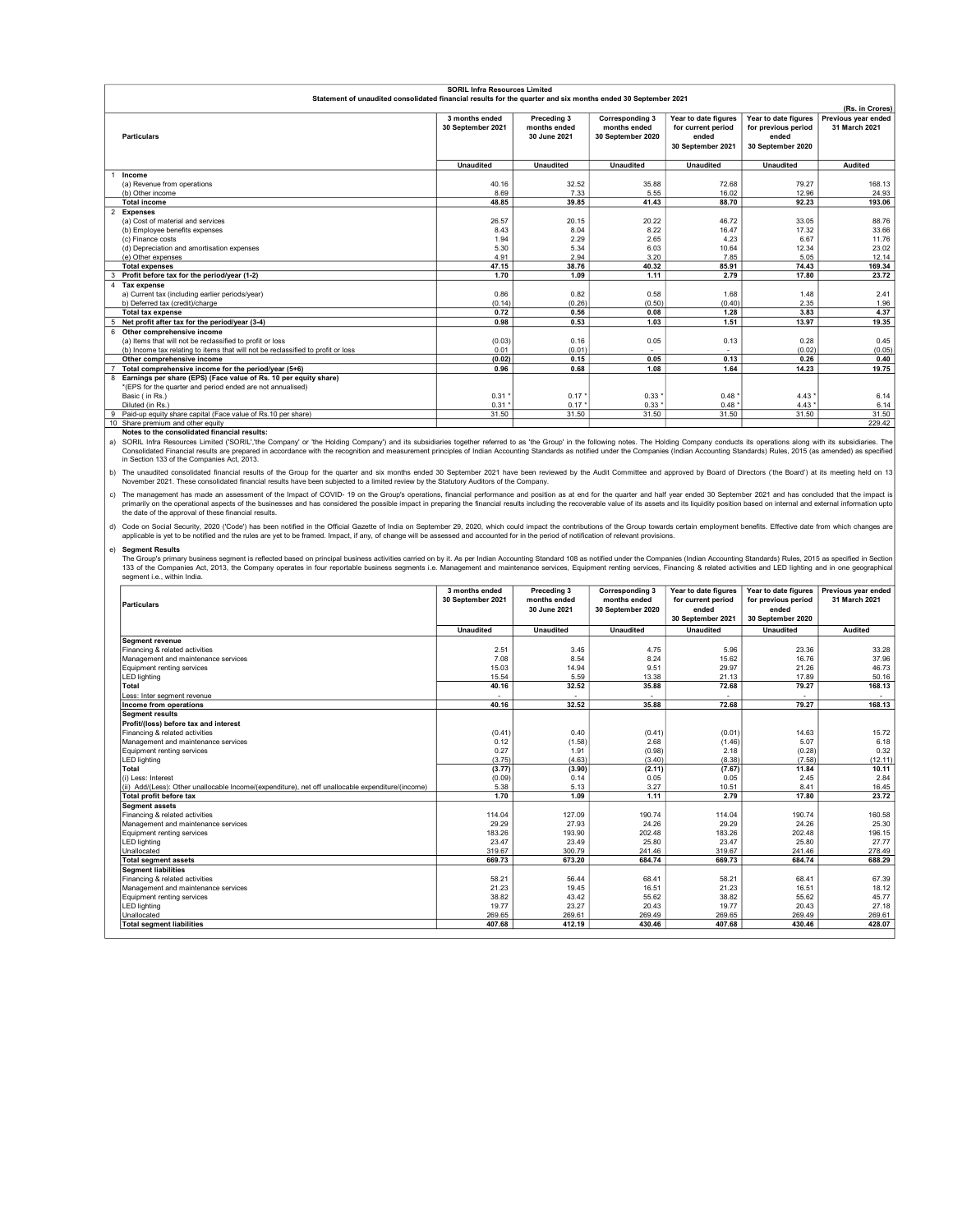| f) Statement of assets and liabilities as at 30 September 2021 (Consolidated - Unaudited): |                                                | (Rs. in crores)                          |
|--------------------------------------------------------------------------------------------|------------------------------------------------|------------------------------------------|
| <b>Particulars</b>                                                                         | As at<br>30 September 2021<br><b>Unaudited</b> | As at<br>31 March 2021<br><b>Audited</b> |
| <b>ASSETS</b>                                                                              |                                                |                                          |
| Non-current assets                                                                         |                                                |                                          |
| Property, plant and equipment                                                              | 143.10                                         | 156.41                                   |
| Goodwill on consolidation                                                                  | 0.70                                           | 0.70                                     |
| Other intangible assets<br>Financial assets                                                | 3.14                                           | 3.91                                     |
| Loans                                                                                      | 46.45                                          | 63.15                                    |
| Other financial assets                                                                     | 5.05                                           | 6.89                                     |
| Deferred tax assets (net)                                                                  | 0.36                                           | 0.36                                     |
| Non-current tax assets (net)                                                               | 4.60                                           | 4.39                                     |
| Other non-current assets                                                                   | 0.07                                           | 0.09                                     |
|                                                                                            | 203.47                                         | 235.90                                   |
|                                                                                            |                                                |                                          |
| <b>Current assets</b><br>Inventories                                                       |                                                |                                          |
| <b>Financial assets</b>                                                                    | 8.96                                           | 10.25                                    |
| Investments                                                                                | 13.61                                          | 0.74                                     |
| Trade receivables                                                                          | 79.78                                          | 82.33                                    |
| Cash and cash equivalents                                                                  | 10.89                                          | 23.06                                    |
| Other bank balances                                                                        | 1.22                                           | 1.02                                     |
| Loans                                                                                      | 337.26                                         | 319.41                                   |
| Other financial assets                                                                     | 6.77                                           | 7.08                                     |
| Other current assets                                                                       | 8.47                                           | 9.20                                     |
|                                                                                            | 466.96                                         | 453.09                                   |
| <b>Total assets</b>                                                                        | 670.43                                         | 688.99                                   |
|                                                                                            |                                                |                                          |
| <b>EQUITY AND LIABILITIES</b>                                                              |                                                |                                          |
| Equity                                                                                     |                                                |                                          |
| Equity share capital                                                                       | 31.50                                          | 31.50                                    |
| Share premium and other equity                                                             | 231.25                                         | 229.42                                   |
| <b>Total equity</b>                                                                        | 262.75                                         | 260.92                                   |
| Liabilities                                                                                |                                                |                                          |
| <b>Non-current liabilities</b>                                                             |                                                |                                          |
| <b>Financial liabilities</b>                                                               |                                                |                                          |
| Borrowings                                                                                 | 60.10                                          | 67.97                                    |
| Lease liabilities                                                                          | 0.48                                           | 3.52                                     |
| Provisions                                                                                 | 3.73                                           | 3.52                                     |
| Deferred tax liabilities (net)                                                             | 1.72                                           | 2.11                                     |
|                                                                                            | 66.03                                          | 77.12                                    |
| <b>Current liabilities</b>                                                                 |                                                |                                          |
| <b>Financial liabilities</b>                                                               |                                                |                                          |
| Borrowings                                                                                 | 279.80                                         | 282.11                                   |
| Lease liabilities                                                                          | 0.18                                           | 0.39                                     |
| Trade payables                                                                             |                                                |                                          |
| -total outstanding dues of micro enterprises and small enterprises                         | 13.66                                          | 15.36                                    |
| -total outstanding dues of creditors other than micro enterprises and small enterprises    | 15.59                                          | 21.05                                    |
| Other financial liabilities                                                                | 24.91                                          | 26.63                                    |
| Other current liabilities                                                                  | 4.97                                           | 2.98                                     |
| Provisions                                                                                 | 0.05                                           | 0.04                                     |
| Current tax liabilities (net)                                                              | 2.49                                           | 2.39                                     |
|                                                                                            | 341.65                                         | 350.95                                   |
| <b>Total liabilities</b>                                                                   | 407.68                                         | 428.07                                   |
| <b>Total equity and liabilities</b>                                                        | 670.43                                         | 688.99                                   |
|                                                                                            |                                                |                                          |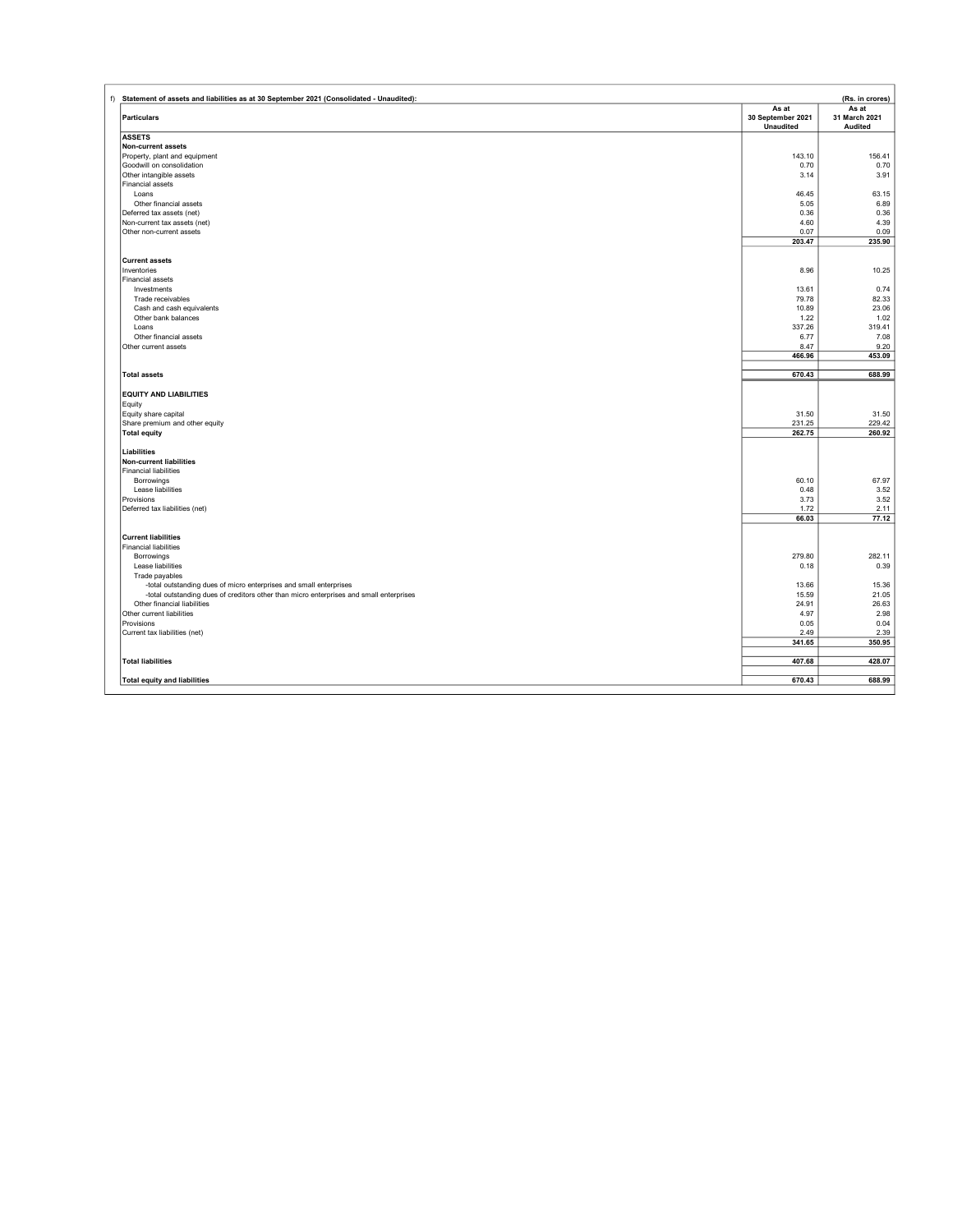| g) Statement of cash flow for the period ended 30 September 2021 (Consolidated - Unaudited):                                                   |                                       | (Rs. in crores)                       |
|------------------------------------------------------------------------------------------------------------------------------------------------|---------------------------------------|---------------------------------------|
|                                                                                                                                                | For the period<br>ended               | For the period<br>ended               |
| <b>Particulars</b>                                                                                                                             | 30 September 2021<br><b>Unaudited</b> | 30 September 2020<br><b>Unaudited</b> |
| Cash flow from operating activities:                                                                                                           |                                       |                                       |
| Profit before tax                                                                                                                              | 2.79                                  | 17.80                                 |
| Adjustments for statement of Profit and Loss items:                                                                                            |                                       |                                       |
| Depreciation and amortization of PPE and other intangible assets                                                                               | 10.64                                 | 12.34                                 |
| Finance costs                                                                                                                                  | 4.23                                  | 6.56                                  |
| Interest income                                                                                                                                | (13.87)                               | (10.71)                               |
| Interest income from financing and related activities                                                                                          | (7.60)<br>1.91                        | (13.14)<br>(8.68)                     |
| Net gain on derecognition on assigned loans<br>Net gain on sale of units of mutual fund(s)                                                     | (0.19)                                | (0.28)                                |
| Liabilities no longer required written back                                                                                                    | (0.24)                                | (0.85)                                |
| Unrealised foreign exchange loss                                                                                                               |                                       | 0.01                                  |
| Income on lease modifcation                                                                                                                    | (0.50)                                |                                       |
| Profit/(Loss) on disposal of PPE, (net)                                                                                                        | (0.52)                                | 0.09                                  |
| Share based payment expenses                                                                                                                   | 0.19                                  | 0.42                                  |
| Provision for warranties of LED lighting                                                                                                       | 0.06                                  | 0.05                                  |
| Provision for employee benefits                                                                                                                | 0.42                                  | 0.59                                  |
| Revaluation of non financial assets                                                                                                            | (0.02)                                |                                       |
| Provision for impairment on financial assets                                                                                                   | 3.37                                  | 0.94                                  |
| Operating profit before working capital changes and other adjustments:                                                                         | 0.67                                  | 5.14                                  |
| Working capital changes and other adjustments:                                                                                                 |                                       |                                       |
| Trade receivables                                                                                                                              | (0.15)                                | (5.21)                                |
| Other financial assets<br>Other assets                                                                                                         | 0.13<br>0.25                          | 0.16<br>1.50                          |
| Loans (Financing and related activities)                                                                                                       | 44.34                                 | 53.77                                 |
| Inventories                                                                                                                                    | 1.28                                  | 4.18                                  |
| Trade payables                                                                                                                                 | (7.23)                                | 0.65                                  |
| Other financial liabilities                                                                                                                    | 1.25                                  | 6.57                                  |
| Other liabilities and provisions                                                                                                               | 1.62                                  | (0.56)                                |
| Cash generated from operating activities                                                                                                       | 42.16                                 | 66.20                                 |
| Interest received from Financing and related activities                                                                                        | 8.23                                  | 14.99                                 |
| Interest paid on borrowings from Financing and related activities                                                                              | (5.25)                                |                                       |
| Income taxes refund/(paid), (net)                                                                                                              | (1.58)                                | 5.95                                  |
| Net cash flow from operating activities<br>A                                                                                                   | 43.56                                 | 87.14                                 |
| Cash flow from investing activities:                                                                                                           |                                       |                                       |
| Payment for purchase of PPE and Other intangible assets (including capital advances)                                                           | (1.13)<br>2.88                        | (1.54)<br>0.62                        |
| Proceeds from sale of PPE                                                                                                                      | (34.50)                               | (102.78)                              |
| Loan (given)/received back to/from fellow subsidiaries and others (net)<br>Interest received                                                   | 1.64                                  | 0.04                                  |
| (Purchase)/redemption of investments (net)                                                                                                     | (12.87)                               | (15.91)                               |
| Income from investments                                                                                                                        | 0.19                                  | 0.28                                  |
| Movement in fixed deposits (net)                                                                                                               | (0.02)                                |                                       |
| в<br>Net cash flow used in investing activities                                                                                                | (43.81)                               | (119.29)                              |
| Cash flow from financing activities:                                                                                                           |                                       |                                       |
| Proceeds from Non-convertible debentures                                                                                                       |                                       | 49.43                                 |
| Borrowing/(repayment) of loans(net)                                                                                                            | (10.28)                               | (5.43)                                |
| Payments of lease liabilities                                                                                                                  | (0.20)                                | (1.63)                                |
| Interest paid<br>Net cash flow (used in)/from financing activities                                                                             | (1.44)<br>(11.92)                     | (4.66)<br>37.71                       |
| с<br>D<br>Net (decrease)/increase in cash and cash equivalents (A+B+C)                                                                         | (12.17)                               | 5.56                                  |
| Е<br>Cash and cash equivalents at the beginning of the period                                                                                  | 23.06                                 | 8.70                                  |
| Cash and cash equivalents at the end of the period (D+E)                                                                                       | 10.89                                 | 14.26                                 |
| Component of Cash and cash equivalents                                                                                                         |                                       |                                       |
| (a) Cash on hand                                                                                                                               | 0.07                                  | 0.22                                  |
| (b) Balances with banks- in current accounts                                                                                                   | 10.82                                 | 14.04                                 |
| <b>Total Cash and cash equivalents</b>                                                                                                         | 10.89                                 | 14.26                                 |
|                                                                                                                                                |                                       |                                       |
| h) Previous periods/year figures have been regrouped/ reclassed, where ever necessary, to correspond with current periods/year classification. |                                       |                                       |
|                                                                                                                                                |                                       |                                       |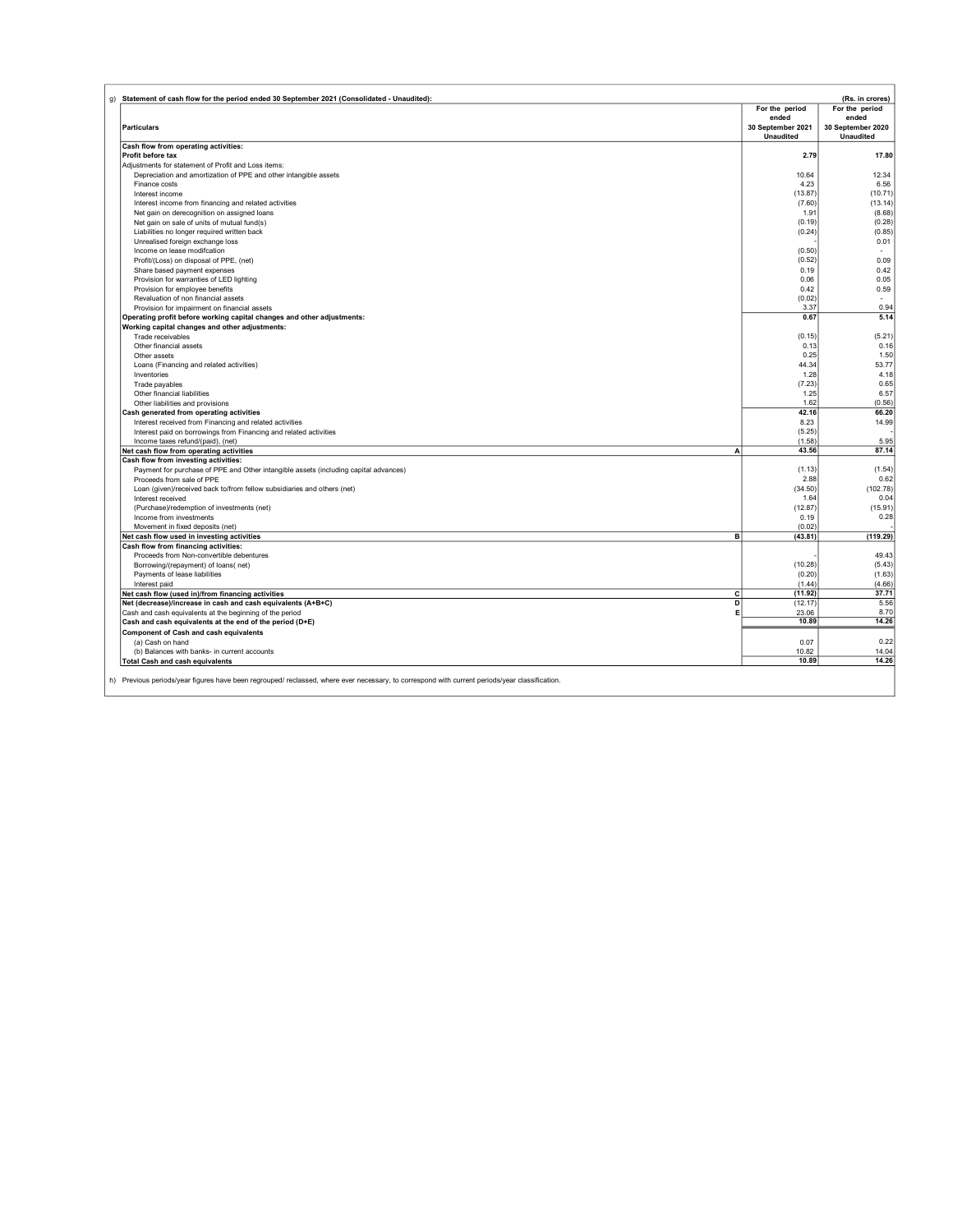|                                                                                                            | <b>SORIL Infra Resources Limited</b> |                          |                        |                          |                      |                     |
|------------------------------------------------------------------------------------------------------------|--------------------------------------|--------------------------|------------------------|--------------------------|----------------------|---------------------|
| Statement of unaudited standalone financial results for the quarter and six months ended 30 September 2021 |                                      |                          |                        |                          |                      |                     |
|                                                                                                            |                                      |                          |                        |                          |                      | (Rs. in Crores)     |
|                                                                                                            | 3 months ended                       | Preceding 3              | <b>Corresponding 3</b> | Year to date figures     | Year to date figures | Previous vear ended |
| <b>Particulars</b>                                                                                         | 30 September 2021                    | months ended             | months ended           | for current period       | for previous period  | 31 March 2021       |
|                                                                                                            |                                      | 30 June 2021             | 30 September 2020      | ended                    | ended                |                     |
|                                                                                                            |                                      |                          |                        | 30 September 2021        | 30 September 2020    |                     |
|                                                                                                            | <b>Unaudited</b>                     | <b>Unaudited</b>         | <b>Unaudited</b>       | <b>Unaudited</b>         | <b>Unaudited</b>     | <b>Audited</b>      |
| Income                                                                                                     |                                      |                          |                        |                          |                      |                     |
| (a) Revenue from operations                                                                                | 37.65                                | 29.07                    | 31.13                  | 66.72                    | 55.91                | 134.85              |
| (b) Other income                                                                                           | 7.91                                 | 6.49                     | 5.27                   | 14.40                    | 14.19                | 25.93               |
| <b>Total income</b>                                                                                        | 45.56                                | 35.56                    | 36.40                  | 81.12                    | 70.10                | 160.78              |
| <b>Expenses</b>                                                                                            |                                      |                          |                        |                          |                      |                     |
| (a) Cost of material and services                                                                          | 26.57                                | 20.15                    | 20.22                  | 46.72                    | 33.05                | 88.77               |
| (b) Employee benefits expenses                                                                             | 7.33                                 | 7.00                     | 5.75                   | 14.33                    | 12.06                | 24.60               |
| (c) Finance costs                                                                                          | 2.83                                 | 2.50                     | 1.54                   | 5.33                     | 5.56                 | 9.10                |
| (d) Depreciation and amortisation expenses                                                                 | 4.92                                 | 4.92                     | 5.17                   | 9.84                     | 10.98                | 21.00               |
| (e) Other expenses                                                                                         | 4.32                                 | 2.13                     | 2.55                   | 6.45                     | 4.05                 | 9.74                |
| <b>Total expenses</b>                                                                                      | 45.97                                | 36.70                    | 35.23                  | 82.67                    | 65.70                | 153.21              |
| (Loss)/Profit before tax for the period/year (1-2)                                                         | (0.41)                               | (1.14)                   | 1.17                   | (1.55)                   | 4.40                 | 7.57                |
| 4 Tax expense                                                                                              |                                      |                          |                        |                          |                      |                     |
| a) Current tax (including earlier periods/year)                                                            |                                      |                          |                        |                          | 0.36                 | ۰.                  |
| b) Deferred tax                                                                                            | $\overline{\phantom{a}}$             |                          | $\sim$                 |                          |                      |                     |
| <b>Total tax expense</b>                                                                                   | ٠                                    | $\overline{\phantom{a}}$ |                        | $\overline{\phantom{a}}$ | 0.36                 | $\sim$              |
| Net (loss)/profit after tax for the period/year (3-4)<br>5                                                 | (0.41)                               | (1.14)                   | 1.17                   | (1.55)                   | 4.04                 | 7.57                |
| 6 Other comprehensive income                                                                               |                                      |                          |                        |                          |                      |                     |
| (a) Items that will not be reclassified to profit or loss                                                  | (0.01)                               | 0.13                     | 0.04                   | 0.12                     | 0.20                 | 0.25                |
| (b) Income tax relating to items that will not be reclassified to profit or loss                           |                                      |                          |                        |                          |                      |                     |
| Other comprehensive income                                                                                 | (0.01)                               | 0.13                     | 0.04                   | 0.12                     | 0.20                 | 0.25                |
| Total comprehensive income for the period/year (5+6)                                                       | (0.42)                               | (1.01)                   | 1.21                   | (1.43)                   | 4.24                 | 7.82                |
| Earnings per share (EPS) (Face value of Rs. 10 per equity share)<br>8                                      |                                      |                          |                        |                          |                      |                     |
| *(EPS for the quarter and period ended are not annualised)                                                 |                                      |                          |                        |                          |                      |                     |
| Basic (in Rs.)                                                                                             | $(0.13)^{*}$                         | $(0.36)^*$               | 0.37                   | $(0.49)^{*}$             | 1.28                 | 2.40                |
| Diluted (in Rs.)                                                                                           | $(0.13)^*$                           | $(0.36)^*$               | 0.37'                  | $(0.49)^*$               | 1.28                 | 2.40                |
| Paid-up equity share capital (Face value of Rs.10 per share)                                               | 31.50                                | 31.50                    | 31.50                  | 31.50                    | 31.50                | 31.50               |
| 10 Share premium and other equity                                                                          |                                      |                          |                        |                          |                      | 203.94              |

Share premium and other equity<br>Notes to the standalone financial results:

a) The unaudited standalone financial results of SORIL Infra Resources Limited ('SORIL', 'the Company') are prepared in accordance with the recognition and measurement principles of Indian Accounting Standards as notified und

b) The unaudited standalone financial results of the Company for the quarter and six months ended 30 September 2021 have been reviewed by the Audit Committee and approved by the Board of Directors ('the Board') at its meet

c) The management has made an assessment of the Impact of COVID- 19 on the Company's operations, financial performance and position as at end for the quarter and half year ended 30 September 2021 and has concluded that the

d) Code on Social Security, 2020 (Code') has been notified in the Official Gazette of India on September 29, 2020, which could impact the contributions of the Company towards certain employment benefits. Effective date fro

e) Segment Results<br>The Company's primary business segment is reflected based on principal business activities carried on by it. As per Indian Accounting Standard 108 as notified under the Companies (Indian Accounting Stand

| <b>Particulars</b>                                                                                | 3 months ended<br>30 September 2021 | Preceding 3<br>months ended<br>30 June 2021 | <b>Corresponding 3</b><br>months ended<br>30 September 2020 | Year to date figures<br>for current period<br>ended<br>30 September 2021 | Year to date figures<br>for previous period<br>ended<br>30 September 2020 | Previous year ended<br>31 March 2021 |
|---------------------------------------------------------------------------------------------------|-------------------------------------|---------------------------------------------|-------------------------------------------------------------|--------------------------------------------------------------------------|---------------------------------------------------------------------------|--------------------------------------|
|                                                                                                   | <b>Unaudited</b>                    | <b>Unaudited</b>                            | <b>Unaudited</b>                                            | <b>Unaudited</b>                                                         | <b>Unaudited</b>                                                          | Audited                              |
| <b>Segment revenue</b>                                                                            |                                     |                                             |                                                             |                                                                          |                                                                           |                                      |
| Management and maintenance services                                                               | 7.08                                | 8.54                                        | 8.24                                                        | 15.62                                                                    | 16.76                                                                     | 37.96                                |
| Equipment renting services                                                                        | 15.03                               | 14.94                                       | 9.51                                                        | 29.97                                                                    | 21.26                                                                     | 46.73                                |
| <b>LED lighting</b>                                                                               | 15.54                               | 5.59                                        | 13.38                                                       | 21.13                                                                    | 17.89                                                                     | 50.16                                |
| Total                                                                                             | 37.65                               | 29.07                                       | 31.13                                                       | 66.72                                                                    | 55.91                                                                     | 134.85                               |
| Less: Inter seament revenue                                                                       |                                     |                                             |                                                             |                                                                          |                                                                           |                                      |
| Income from operations                                                                            | 37.65                               | 29.07                                       | 31.13                                                       | 66.72                                                                    | 55.91                                                                     | 134.85                               |
| <b>Segment results</b>                                                                            |                                     |                                             |                                                             |                                                                          |                                                                           |                                      |
| Profit/(loss) before tax and interest                                                             |                                     |                                             |                                                             |                                                                          |                                                                           |                                      |
| Management and maintenance services                                                               | 0.12                                | (1.58)                                      | 2.68                                                        | (1.46)                                                                   | 5.07                                                                      | 6.18                                 |
| Equipment renting services                                                                        | 0.27                                | 1.91                                        | (0.98)                                                      | 2.18                                                                     | (0.28)                                                                    | 0.32                                 |
| <b>LED lighting</b>                                                                               | (3.75)                              | (4.63)                                      | (3.40)                                                      | (8.38)                                                                   | (7.58)                                                                    | (12.11)                              |
| Total                                                                                             | (3.36)                              | (4.30)                                      | (1.70)                                                      | (7.66)                                                                   | (2.79)                                                                    | (5.61)                               |
| (i) Less: Interest                                                                                | 2.18                                | 1.71                                        | 0.40                                                        | 3.89                                                                     | 3.02                                                                      | 5.09                                 |
| (ii) Add/(Less): Other unallocable Income/(expenditure), net off unallocable expenditure/(income) | 5.13                                | 4.87                                        | 3.27                                                        | 10.00                                                                    | 10.21                                                                     | 18.27                                |
| Total (loss)/profit before tax                                                                    | (0.41)                              | (1.14)                                      | 1.17                                                        | (1.55)                                                                   | 4.40                                                                      | 7.57                                 |
| <b>Seament assets</b>                                                                             |                                     |                                             |                                                             |                                                                          |                                                                           |                                      |
| Management and maintenance services                                                               | 29.29                               | 27.93                                       | 24.26                                                       | 29.29                                                                    | 24.26                                                                     | 25.30                                |
| Equipment renting services                                                                        | 183.26                              | 193.90                                      | 202.48                                                      | 183.26                                                                   | 202.48                                                                    | 196.15                               |
| <b>LED lighting</b>                                                                               | 23.47                               | 23.49                                       | 25.80                                                       | 23.47                                                                    | 25.80                                                                     | 27.77                                |
| Unallocated                                                                                       | 430.30                              | 411.68                                      | 360.30                                                      | 430.30                                                                   | 360.30                                                                    | 389.40                               |
| <b>Total segment assets</b>                                                                       | 666.32                              | 657.00                                      | 612.84                                                      | 666.32                                                                   | 612.84                                                                    | 638.62                               |
| <b>Seament liabilities</b>                                                                        |                                     |                                             |                                                             |                                                                          |                                                                           |                                      |
| Management and maintenance services                                                               | 21.23                               | 19.45                                       | 16.51                                                       | 21.23                                                                    | 16.51                                                                     | 18.12                                |
| Equipment renting services                                                                        | 38.82                               | 43.42                                       | 55.62                                                       | 38.82                                                                    | 55.62                                                                     | 45.77                                |
| <b>LED lighting</b>                                                                               | 19.77                               | 23.27                                       | 20.43                                                       | 19.77                                                                    | 20.43                                                                     | 27.18                                |
| Unallocated                                                                                       | 352.30                              | 336.34                                      | 288.84                                                      | 352.30                                                                   | 288.84                                                                    | 312.11                               |
| <b>Total segment liabilities</b>                                                                  | 432.12                              | 422.48                                      | 381.40                                                      | 432.12                                                                   | 381.40                                                                    | 403.18                               |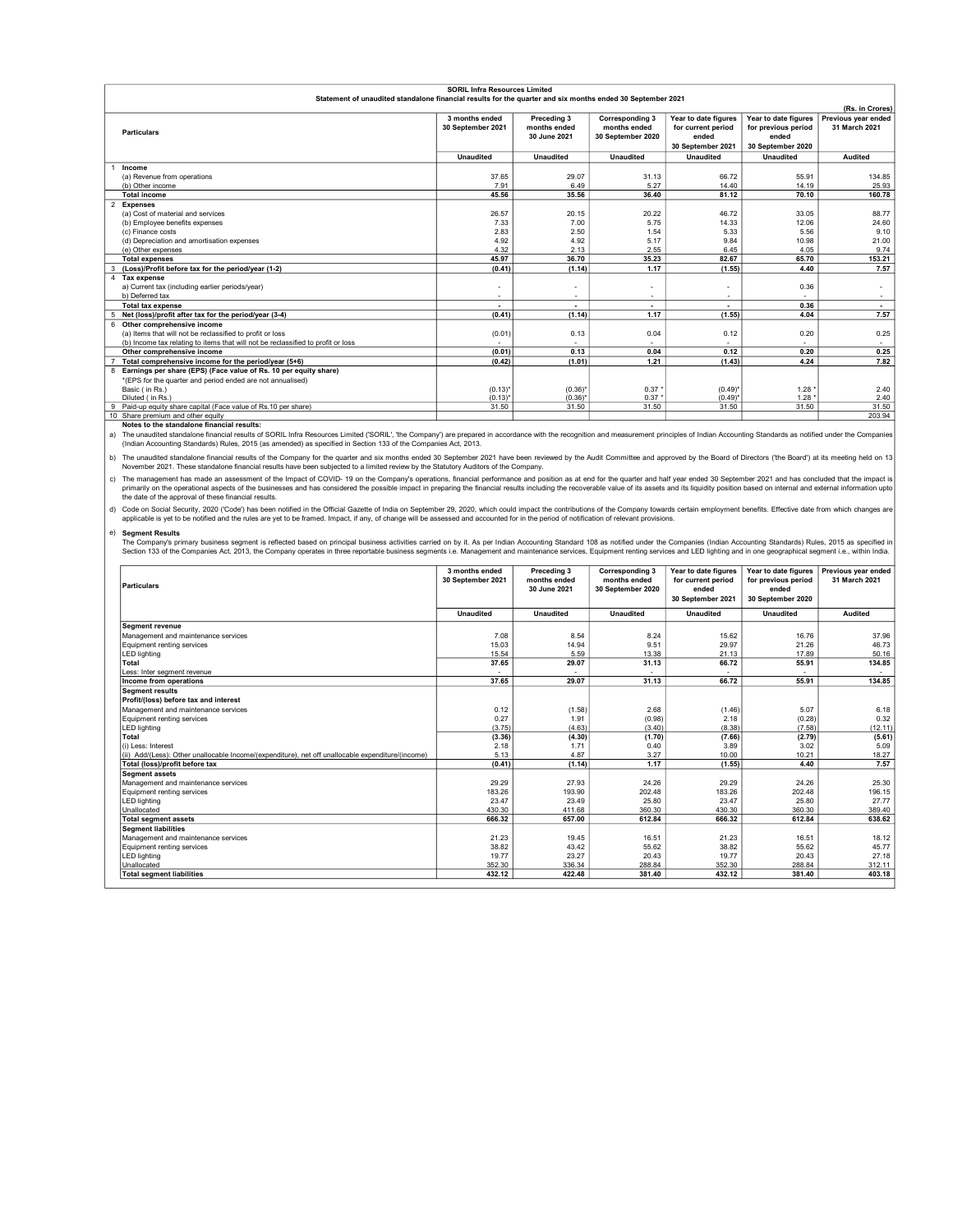| f) Statement of assets and liabilities as at 30 September 2021 (Standalone - Unaudited):                                                                      |                            | (Rs. in crores)        |
|---------------------------------------------------------------------------------------------------------------------------------------------------------------|----------------------------|------------------------|
|                                                                                                                                                               | As at<br>30 September 2021 | As at<br>31 March 2021 |
| <b>Particulars</b>                                                                                                                                            | <b>Unaudited</b>           | Audited                |
| <b>ASSETS</b>                                                                                                                                                 |                            |                        |
| Non-current assets                                                                                                                                            |                            |                        |
| Property, plant and equipment                                                                                                                                 | 141.73                     | 151.73                 |
| Other intangible assets                                                                                                                                       | 0.55                       | 0.63                   |
| Financial assets                                                                                                                                              |                            |                        |
| Investments                                                                                                                                                   | 119.39                     | 119.39                 |
| Other financial assets                                                                                                                                        | 0.14                       | 0.33                   |
| Deferred tax assets (net)                                                                                                                                     | 0.36<br>3.89               | 0.36<br>2.74           |
| Non-current tax assets (net)                                                                                                                                  | 266.06                     | 275.18                 |
|                                                                                                                                                               |                            |                        |
| <b>Current assets</b>                                                                                                                                         |                            |                        |
| Inventories                                                                                                                                                   | 8.96                       | 10.25                  |
| Financial assets                                                                                                                                              |                            |                        |
| Investments                                                                                                                                                   | 0.03                       | 0.74                   |
| Trade receivables                                                                                                                                             | 79.73                      | 82.28                  |
| Cash and cash equivalents                                                                                                                                     | 5.12                       | 9.44                   |
| Other bank balances                                                                                                                                           | 1.22                       | 1.02                   |
| Loans<br>Other financial assets                                                                                                                               | 293.79<br>3.79             | 247.55<br>4.05         |
| Other current assets                                                                                                                                          | 7.62                       | 8.11                   |
|                                                                                                                                                               | 400.26                     | 363.44                 |
|                                                                                                                                                               |                            |                        |
| <b>Total assets</b>                                                                                                                                           | 666.32                     | 638.62                 |
|                                                                                                                                                               |                            |                        |
| Equity                                                                                                                                                        |                            |                        |
| Equity share capital                                                                                                                                          | 31.50                      | 31.50                  |
| Share premium and other equity                                                                                                                                | 202.70                     | 203.94                 |
| <b>Total equity</b>                                                                                                                                           | 234.20                     | 235.44                 |
|                                                                                                                                                               |                            |                        |
| Liabilities                                                                                                                                                   |                            |                        |
| Non-current liabilities<br><b>Financial liabilities</b>                                                                                                       |                            |                        |
| Borrowings                                                                                                                                                    | 10.45                      | 18.41                  |
| Lease liabilities                                                                                                                                             | 0.49                       | 0.38                   |
| Provisions                                                                                                                                                    | 3.30                       | 3.18                   |
|                                                                                                                                                               | 14.24                      | 21.97                  |
|                                                                                                                                                               |                            |                        |
| <b>Current liabilities</b>                                                                                                                                    |                            |                        |
| <b>Financial liabilities</b>                                                                                                                                  |                            |                        |
| Borrowings                                                                                                                                                    | 362.58                     | 324.85                 |
| Lease liabilities                                                                                                                                             | 0.18                       | 0.13                   |
| Trade payables                                                                                                                                                |                            |                        |
| -total outstanding dues of micro enterprises and small enterprises<br>-total outstanding dues of creditors other than micro enterprises and small enterprises | 13.66<br>15.55             | 15.36<br>20.88         |
| Other financial liabilities                                                                                                                                   | 21.25                      | 17.10                  |
| Other current liabilities                                                                                                                                     | 4.62                       | 2.86                   |
| Provisions                                                                                                                                                    | 0.04                       | 0.03                   |
|                                                                                                                                                               | 417.88                     | 381.21                 |
|                                                                                                                                                               |                            |                        |
| <b>Total liabilities</b>                                                                                                                                      | 432.12                     | 403.18                 |
| <b>Total equity and liabilities</b>                                                                                                                           | 666.32                     | 638.62                 |
|                                                                                                                                                               |                            |                        |